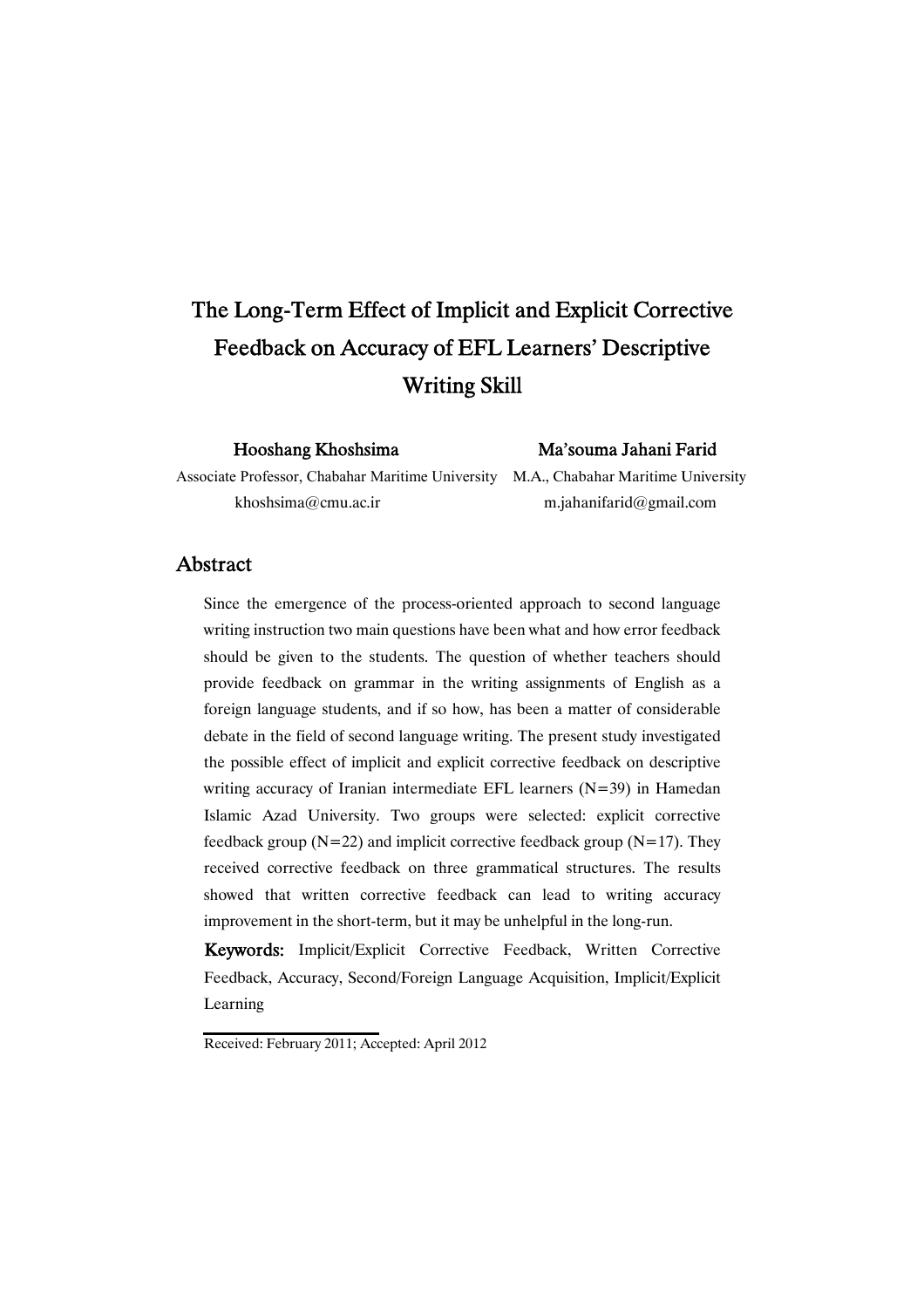# 1. Introduction

Although the absolute efficacy of written corrective feedback remains controversial, a body of written corrective feedback research has compared different types of written feedback to investigate whether certain types of corrective feedback produce more positive effects than others. Most often, these studies have categorized written feedback as either explicit or implicit.The main factor distinguishing these two types of corrective feedback is the learner's involvement in the correction process. Whereas explicit corrective feedback consists of an indication of the error and the corresponding correct linguistic form, implicit corrective feedback only indicates that an error has occurred. Instead of providing the target form by the teacher, it is left to the learner to correct his/her own errors (Bitchener & Knoch, 2009).

### 1.2. Significance and Justification of the Study

It may be surprising to learn that treatment of learners' errors is one of the most controversial areas in language pedagogy. There is no doubt that every teacher, for every level of EFL courses, has his or her own ways of providing corrective feedback as they encounter the students' errors in their writing. It seems that in Iran, error correction is a relatively unexplored area. Since the way teachers handle students' errors may directly affect the students' writing, the aim of this study is to see if explicit and implicit corrective feedback are effective in helping EFL writers improve the accuracy of their descriptive writing of new texts over time. Several decades of research on grammar feedback have barely yielded any satisfactory evidence regarding the long-term efficacy of providing foreign language writers with corrective feedback. The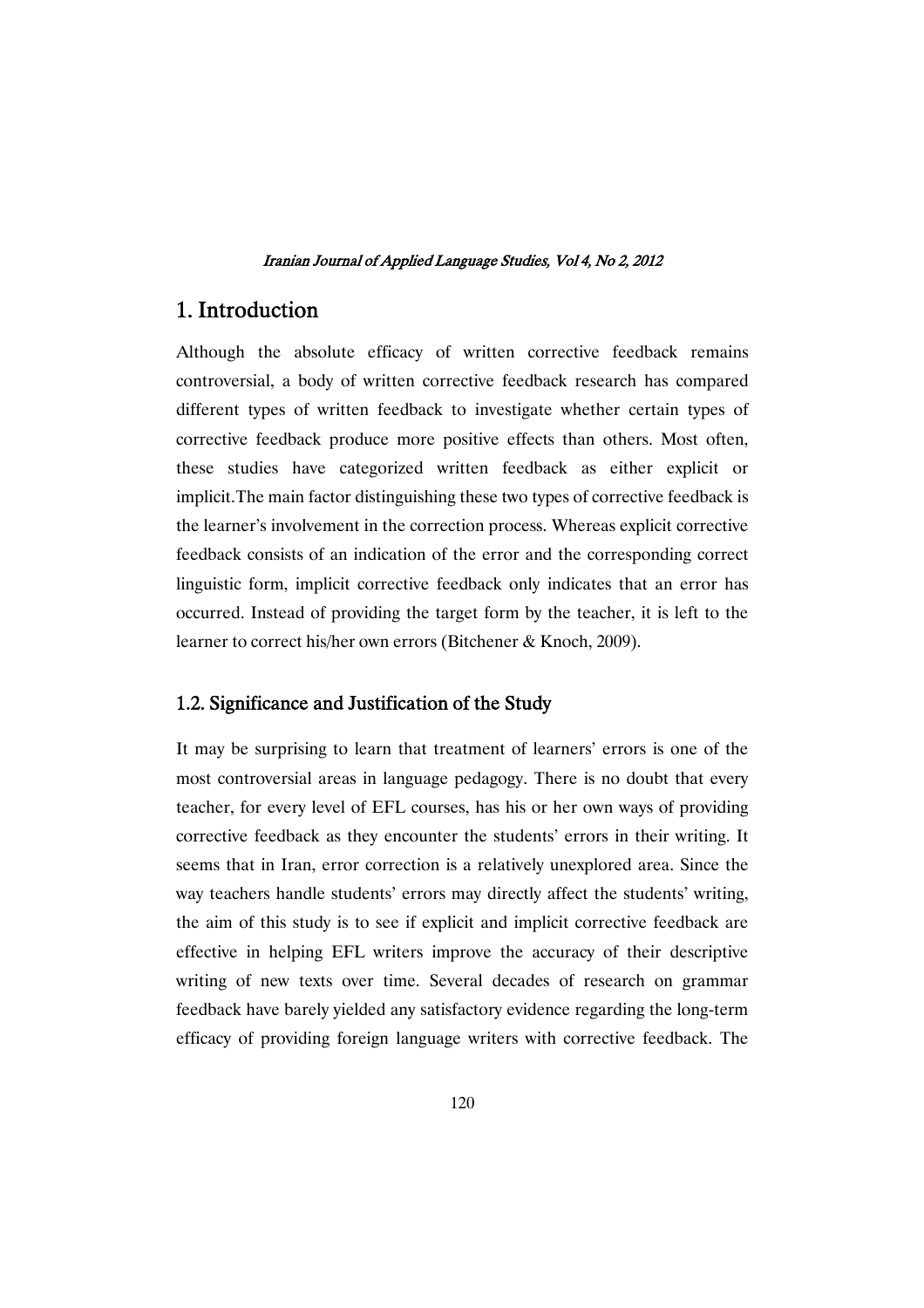pedagogical contribution of this study is related to the effect of explicit/implicit corrective feedback on the development of learners' interlanguage.

# 1.3. Research Questions

- 1. Does providing explicit corrective feedback have any impact on the accuracy of descriptive writing skill of Iranian intermediate EFL learners?
- 2. Does providing implicit corrective feedback have any impact on the accuracy of descriptive writing skill of Iranian intermediate EFL learners?

## 1.4. Research Null Hypotheses

- H01: Providing explicit written corrective feedback has no significant impact on the accuracy of descriptive writing skill of Iranian intermediate EFL learners.
- H02: Providing implicit written corrective feedback has no significant impact on the accuracy of descriptive writing skill of Iranian intermediate EFL learners.

# 2. Review of the Related Literature

There are various terms used in identifying errors and providing corrective feedback in the second language acquisition literature which are sometimes used interchangeably. The most common terms are error correction, evidence, and corrective feedback. Error correction can be defined as strategies used by a teacher or more advanced learner to correct errors in learners' language production (Schmidt & Richards, 2002).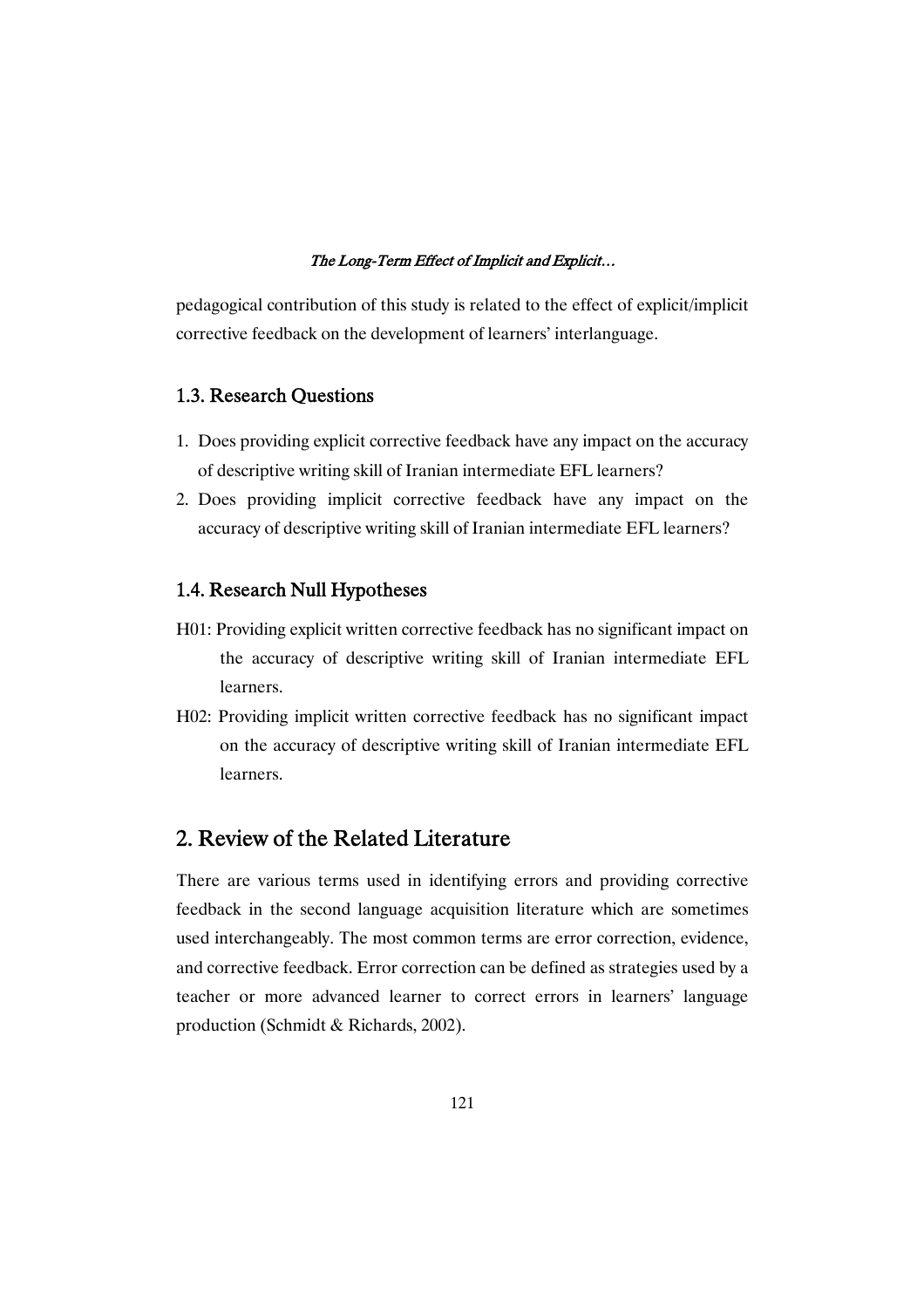According to Dabaghi Varnosfadrani and Basturkmen (2009), teachers use the explicit feedback to direct the attention of the learners to the erroneous points. Providing feedback is often seen as one of the most important tasks of EFL writing teachers. Many teachers feel that they have done justice to students' efforts if they have written substantial comments on their papers to justify the grade they have given and to covey that they have considered the effort. Similarly, many students see their teacher's feedback as crucial to their improvement as writers (Richards, 2004).

After the Second World War, foreign language teaching gained unprecedented momentum and contrastive analysis became the basis of teaching foreign language. Materials were designed in a way to ensure that, as far as possible, learners' speaking and writing performances were error-free. The occurrence of errors was considered as an evil sign of teachers' inadequacy teaching techniques and deficiency in learning (Corder, 1982).

Error analysis emerged as a reaction to the view of second language learning proposed by contrastive analysis theory which saw language transfer as the central process of language learning. Error analysis aims to account for learners' performance in terms of the cognitive processes that learners go though in reorganizing the input they receive from the target language. Thus, a more positive attitude was developed towards learners' errors. Learners use their errors to get feedback from the environment and in turn, they use that feedback to test and modify their hypotheses about the target language; therefore, learners profit from their errors (Keshavarz, 1994).

In the 1960s and 1970s, researches gave rise to the hypothesis that language learning should start first with comprehension and later proceed to production. This is the way an infant acquires its first language (Freeman, 2000). Krashen (1982) proposed the input hypothesis. Based on this hypothesis, he claims "a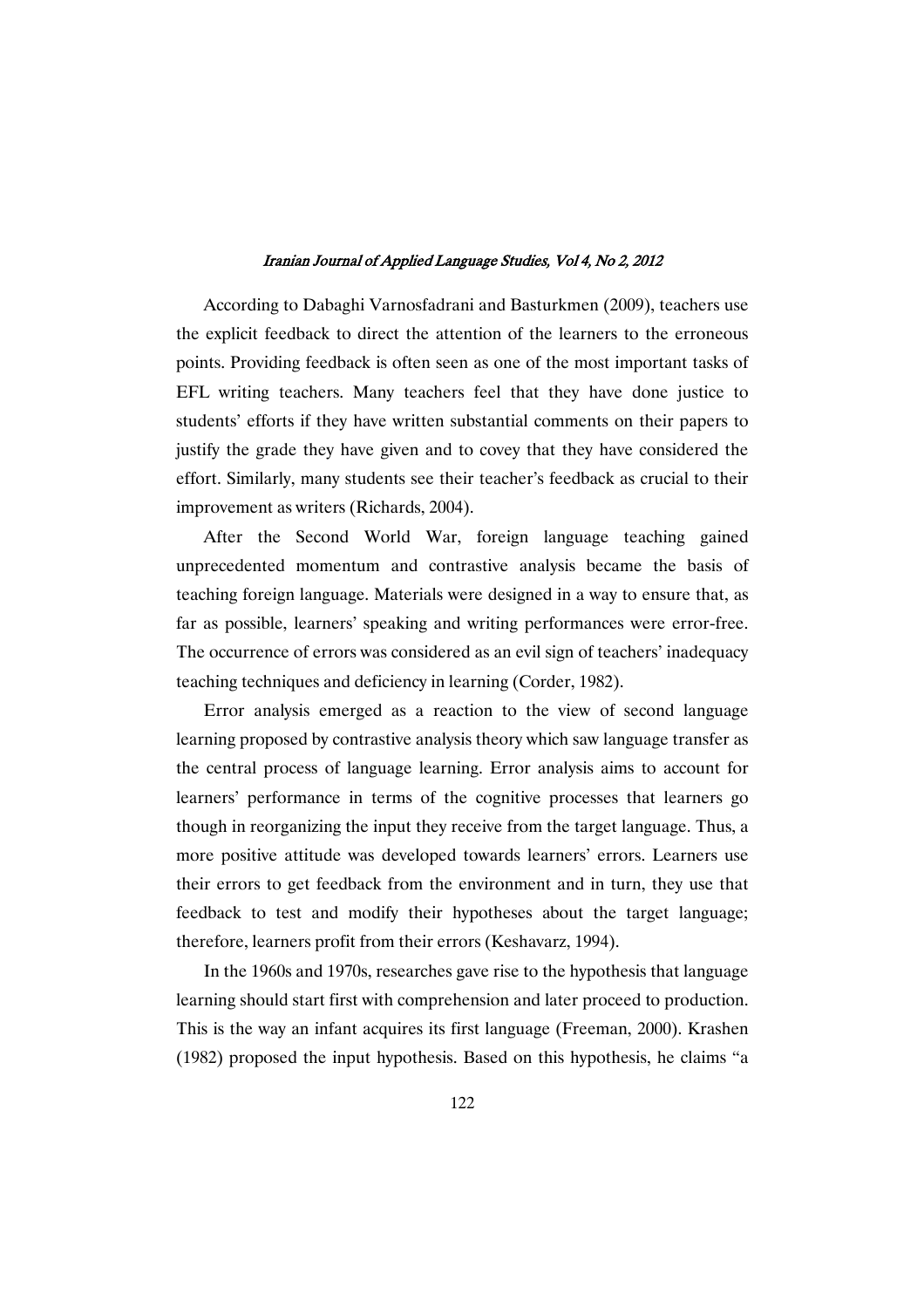necessary condition to move from stage I to stage  $I + 1$  is that the acquirer understands input that contains  $I + 1$ , where 'understand' means that the acquirer focuses on the meaning and not the form of the message" (p. 21).

According to Cook (2003), the idea was that learning would proceed without explanation or correction of errors, but simply by exposure to meaningful input error correction was seen as unnecessary, counterproductive, and even harmful.

Schmidt (1990: as cited in R. Ellis et al., 2009), in his noticing hypothesis, introduces noticing as the linguistic equivalent of attention. Noticing is a cognitive activity that is employed by language learners when they consciously attend to a linguistic structure in the input. When conscious attention to the linguistic form is considered facilitative to or even a prerequisite for interlanguage development, corrective feedback can be expected to support the second language acquisition process. Corrective feedback can be considered as a cognitive focusing device for learner attention. It enables learners to notice the gaps between their own output and the target language input (i.e., the feedback provided). In written corrective feedback, learners have enough time to compare their output with the corrective feedback they receive, which increases the likelihood of learners' noticing gaps in their interlanguage (Beuningen, 2010).

Various hypotheses considering the relative effectiveness of explicit and implicit corrective feedback have been put forward, some in favor of explicit error correction, others supporting the implicit approach. Those supporting implicit feedback suggest that this approach is best because learners have to engage in a more profound form of language processing, problem solving, and reflection on existing knowledge that is more likely to foster long-term acquisition and written accuracy (Bitchener & Knoch, 2009). On the other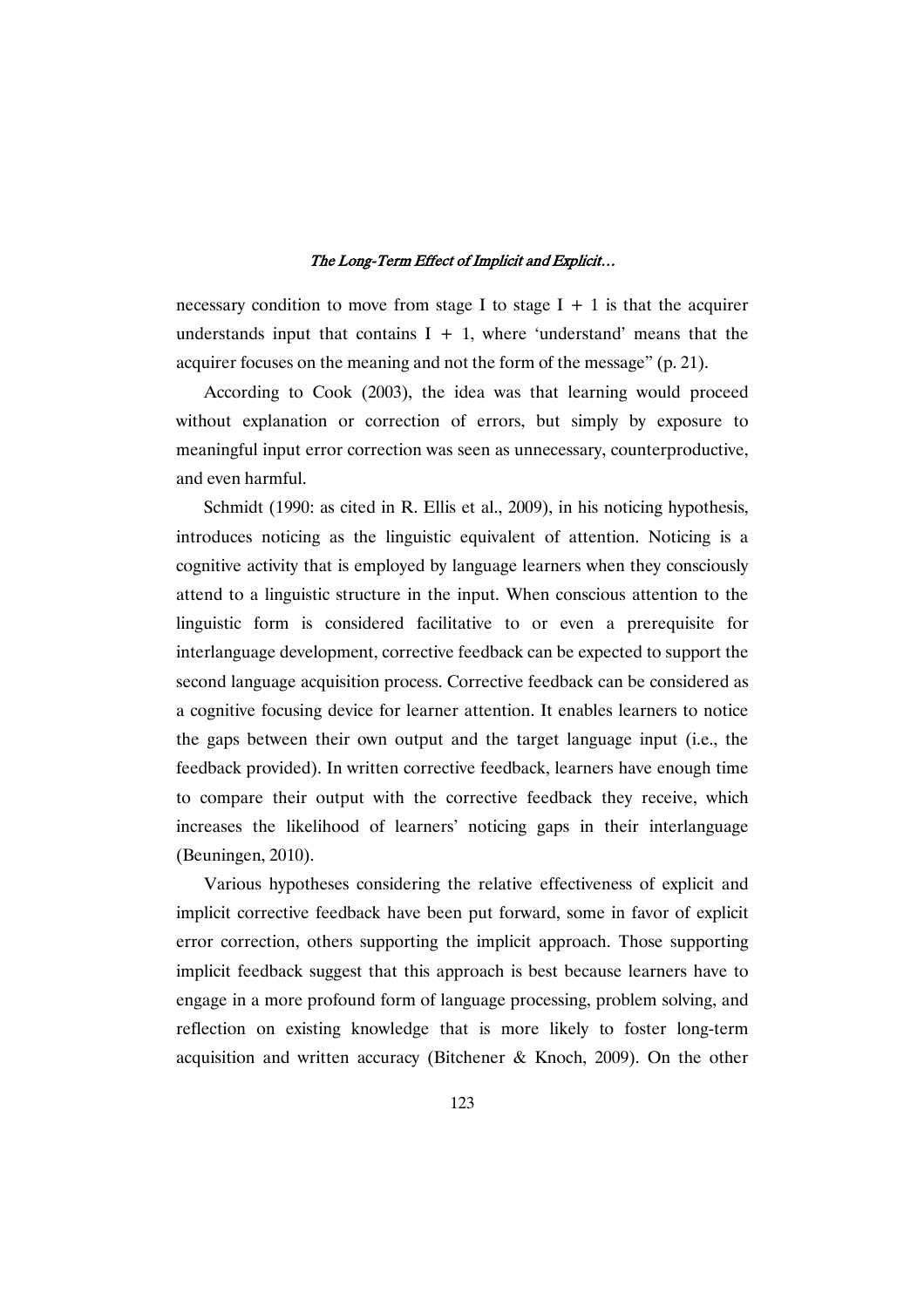hand, advocates of explicit corrective feedback have claimed that the indirect approach might fail because implicit corrective feedback provides learners with insufficient information to resolve complex errors (Chandler, 2003; Bitchener & Knoch, 2009). Chandler (2003) claims that "direct correction is best for producing accurate revisions, and students prefer it because it is the fastest and easiest way for them as well as the fastest way for teachers over several drafts" (p. 267). She also argues that whereas explicit corrective feedback enables learners to instantly internalize the correct form as provided by their teacher, learners whose errors are corrected indirectly do not know whether their own hypothesized corrections are indeed accurate or not. This delay in access to the target form might level out the potential advantage of the cognitive effort associated with implicit corrective feedback.

Bitchener and Knoch (2009) recount the benefits of the explicit corrective feedback as: (1) explicit corrective feedback reduces the type of confusion that language learners may experience; (2) explicit feedback provides language learners with information to help them resolve more complex errors (for example, syntactic structure and idiomatic usage); (3) explicit feedback provides language leaners with more input on hypotheses that may have been made; and (4) it is more immediate.

Lee (2003) asserts the danger of explicit feedback in such a way that the language teachers may misinterpret students' meaning and put words into their mouths. Ferris (2004) suggets that the relative effectiveness of explicit and implicit corrective feedback methodologies might be determined by intervening factors, such as a learner's level of second language proficiency or metalinguistic awareness.

Erel and Bulut (2007) investigated the possible effects of explicit and implicit coded error feedback in a Turkish university context in terms of writing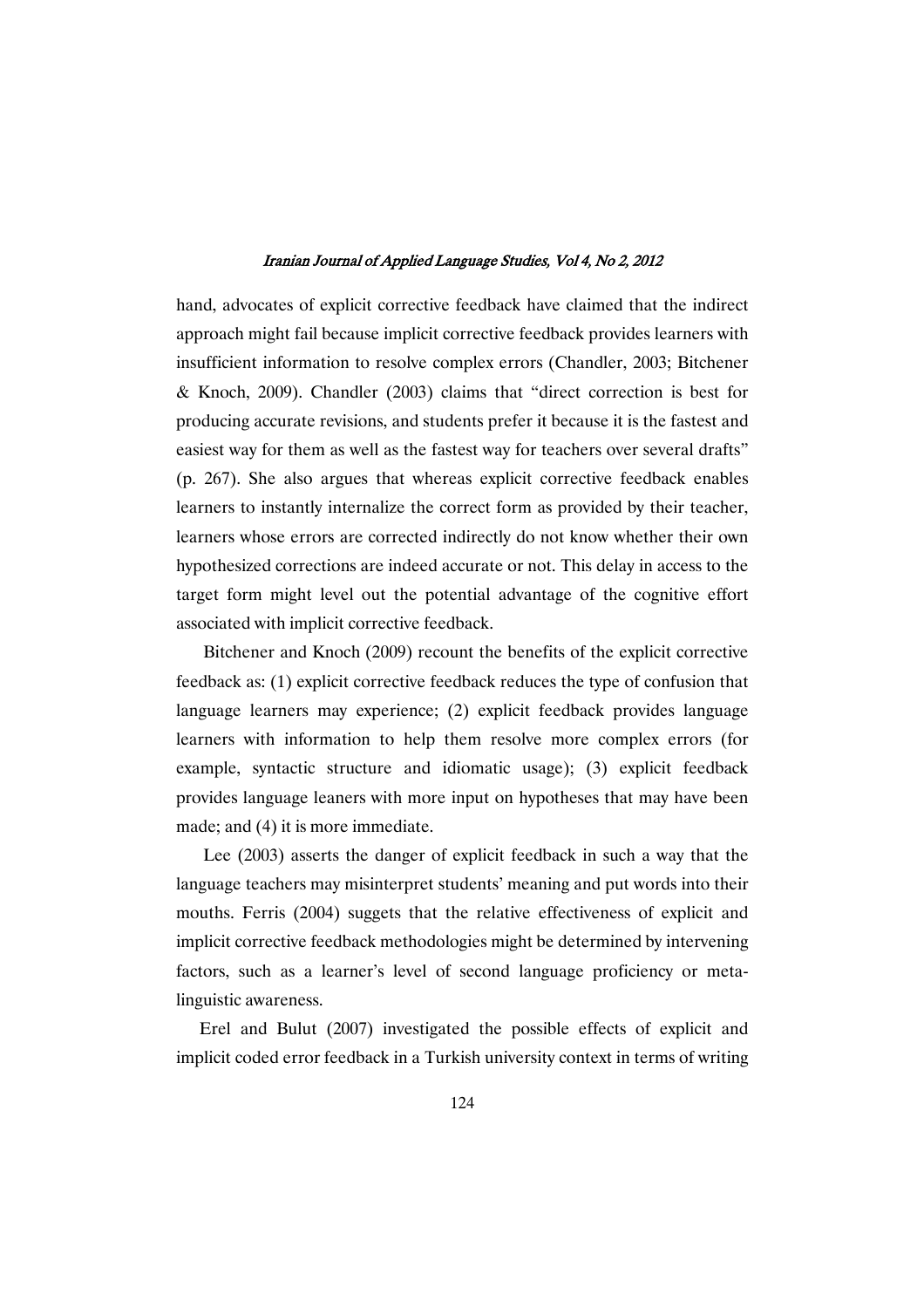accuracy. Two groups of pre-intermediate level Turkish students participated in their study. While one group of students received explicit feedback meaning that the correct form is written on students' papers, the other group received implicit coded feedback, that is, a symbol representing a specific kind of error is used for the indication of the error. The results of their study revealed that while an overall comparison of the groups for the whole semester did not yield any statistically significant differences, the implicit coded feedback group committed fewer errors than the explicit feedback group for the whole semester. Dividing the semester into three periods showed that while the two groups did not statistically differ from each other by the end of the first period, the deviation gradually increased for the second and third periods, and for both periods the difference between the groups was found to be statistically significant in the sense that the explicit coded feedback group performed better than the implicit feedback group.

Varnosfadrani and Basturkmen (2009) investigated the effectiveness of explicit and implicit correction of developmental early vs. developmental late features. Fifty-six intermediate level Iranian learners of English were asked to read and retell a written text during an interview. The participants were corrected on their grammatical errors indirectly (using recasts) or directly during or following the interview. Based on the corrected errors made by the learners, individualised tests were constructed and administered. The scores the learners received on these tests were statistically analysed. Results revealed higher scores for explicitly corrected learners than implicitly corrected ones. The findings lend support to the argument concerning the role of metalinguistic awareness in language learning. Further analysis of the scores showed that developmental early features are learned better with explicit correction and developmental late features with implicit correction.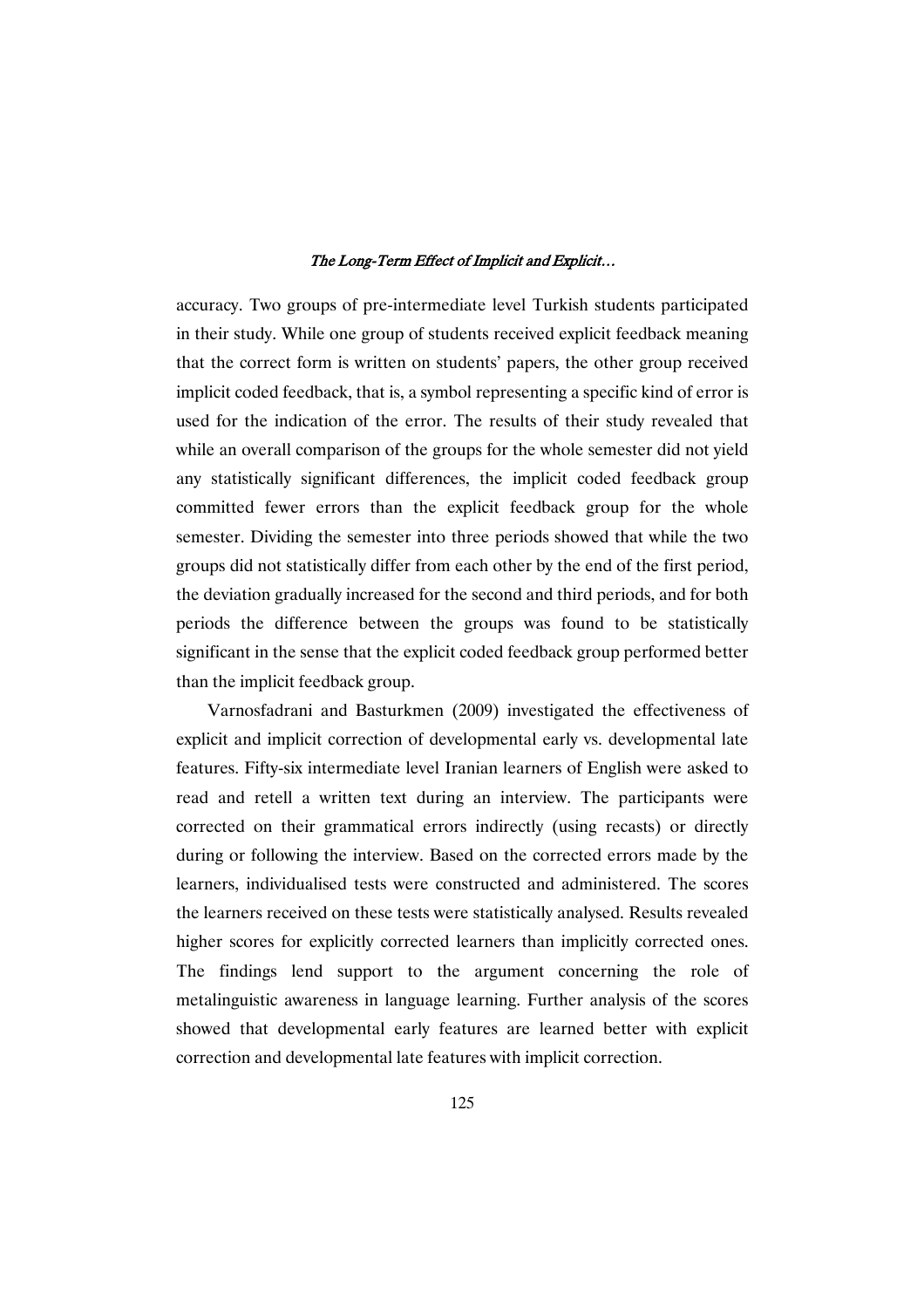# 3. Research Method and Design

# 3.1.Participants

The participants of the study were 39 Iranian senior English literature students including both males and females. Turkish was the first language of most of the participants and others had Persian and Kurdish as their first language. None of them had lived in an English speaking country. The age of the participants ranged from 21 to 28, with the mean age of 23.

### 3.2.Instrumentation

Prior to starting the treatment, the 39 participants attending in control and experimental groups were required to take a TOEFL proficiency test and a writing-oriented pre-test to make sure that they were homogeneous EFL learners and writers. Students were assigned with three writing tasks during the course. Two descriptive writing tests were used as an immediate post-test and a delayed post-test to check the potential differences in writing performance of the subjects over time at the end of the treatment.

### 3.3.Procedure

The study was conducted in Hamedan Islamic Azad University at two English writing classes in the winter and spring of 2012. The semester lasted 12 sessions and classes met once a week for two hours. The participants had three writing tasks. In explicit corrective feedback, the errors, their location, and description of the violated rules were provided. In implicit corrective feedback, raters just indicated the location of errors. At the end of the treatment, two post-tests were administrated. There was a gap of 3 weeks between the writing immediate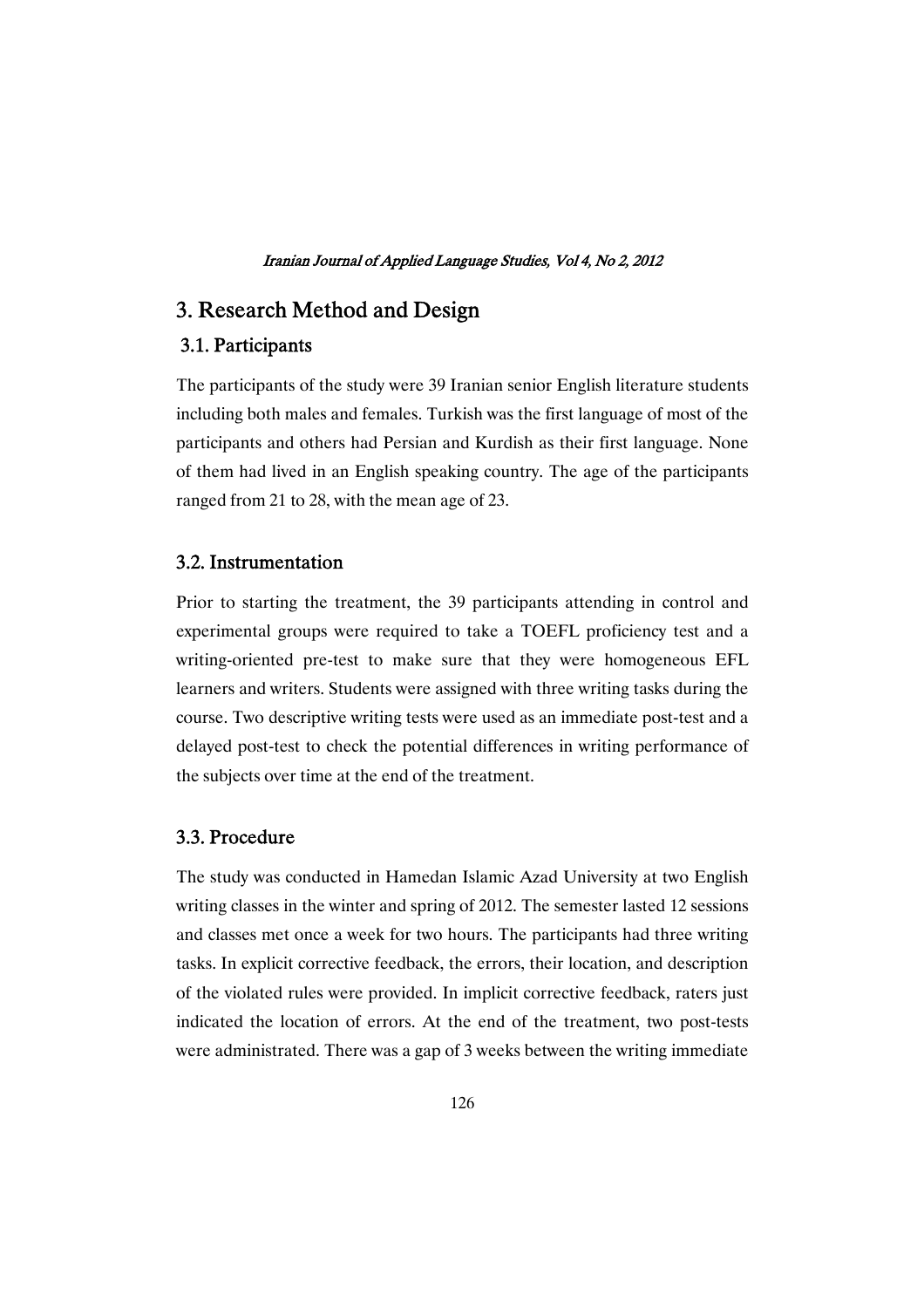post-test and the writing delayed post-test when students in two groups followed their regular study. During this period, none of the groups received any corrective feedback of any kind. In order to reduce the possible subjectivity and increase the reliability in scoring, two raters scored the papers based on IELTS criteria. The 95% agreement rate was calculated for scoring by two raters.

### 3.4. Scoring and Data Analysis

Obligatory uses of the targeted features (accurate use of the subject, verb, and definite/indefinite articles) were first identified and corrected for each text on each of the writing occasions. Statistical procedures used to analyze all of the data included mean scores and paired samples t-tests. SPSS version 20 for windows was used for the purpose of statistical analysis.

# 4. Results and Discussions

# 4.1. Total Writing Accuracy Gain in Immediate Post-test and Delayed Post-test

The explicit group increased its mean score from 49.91 in the pre-test to 71. 58 in the immediate post-test (see Table 1). A look at Table 2 reveals that the mean difference of the explicit group's writing accuracy (MD=-21.67) was statistically significant,  $p = 0.001 < 0.05$ .

According to Table 2, the mean difference of the implicit group' writing accuracy (MD=-15.93) was statistically significant,  $p=0.001<0.05$ . The implicit group increased its mean score from 40.56 in pre-test to 56.62 in immediate post- test (see Table 1).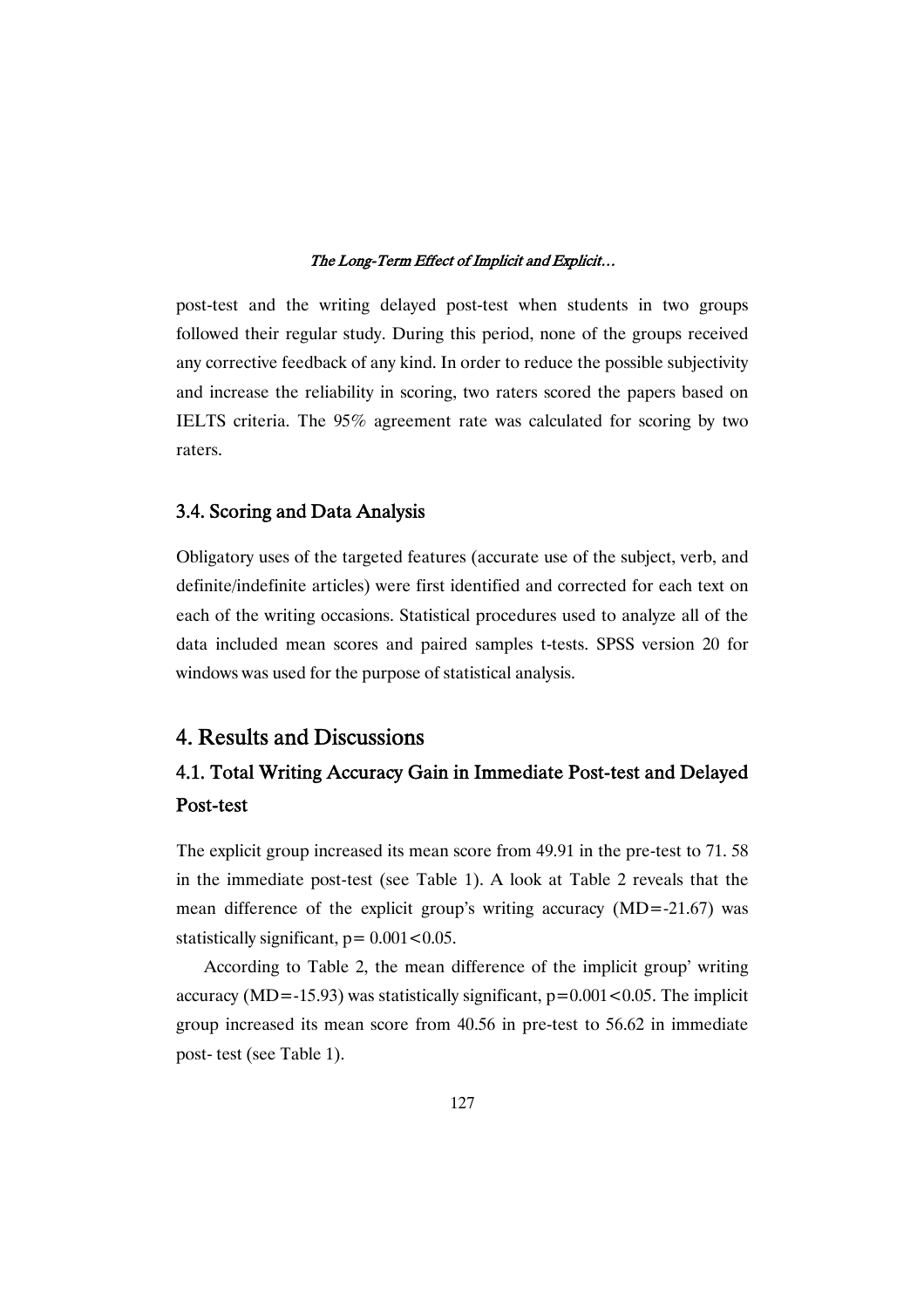|       |                   | Mean    | N  | Std. Deviation | Std. Error Mean |
|-------|-------------------|---------|----|----------------|-----------------|
| Group | Explicit Pre-test | 49.9118 | 17 | 18.21764       | 4.41843         |
|       | <b>Immediate</b>  | 71.5882 | 17 | 11.18067       | 2.71171         |
|       | Post-test         |         |    |                |                 |
| Group | Implicit Pre-test | 40.6875 | 16 | 8.63110        | 2.15777         |
|       | Immediate         | 56.6250 | 16 | 13.76045       | 3.44011         |
|       | Post-test         |         |    |                |                 |

Table 1. Mean Scores of Groups In Pre-test and Immediate Post-test

Table 2. Paired Samples T-test on Pre-test and Immediate Post-test Scores

|                             | Paired Differences |           |         |                 |                     |          |    |            |
|-----------------------------|--------------------|-----------|---------|-----------------|---------------------|----------|----|------------|
|                             |                    |           |         | 95% Confidence  |                     |          |    |            |
|                             |                    |           |         | Interval of the |                     |          |    |            |
|                             |                    |           |         | Difference      |                     | t        |    |            |
|                             |                    |           | Std.    |                 |                     |          |    |            |
|                             |                    | Std.      | Error   |                 |                     |          |    | Sig. $(2-$ |
|                             | Mean               | Deviation | Mean    | Lower           | Upper               |          | df | tailed)    |
| Explicit Pre-test-Immediate | $-21.67647$        | 20.62230  | 5.00164 |                 | -32.27948 -11.07346 | $-4.334$ | 16 | .001       |
| Post-test<br>Group          |                    |           |         |                 |                     |          |    |            |
| Implicit Pre-test-Immediate | $-15.93750$        | 15.68532  | 3.92133 | $-24.29562$     | $-7.57938$          | $-4.064$ | 15 | .001       |
| Group<br>Post-test          |                    |           |         |                 |                     |          |    |            |

Delayed post-test was administrated to investigate the effect of explicit and implicit corrective feedback on writing acuracy over time. In order to eliminate the effects of practice, students were not told when they would be required to write another description. After a three-week interval, the second post-test was administrated.

Table 3 and Table 4 indicate that the writing accuracy mean score of the explicit group increased form 50.30 in the pre-test to 51.13 in the delayed post-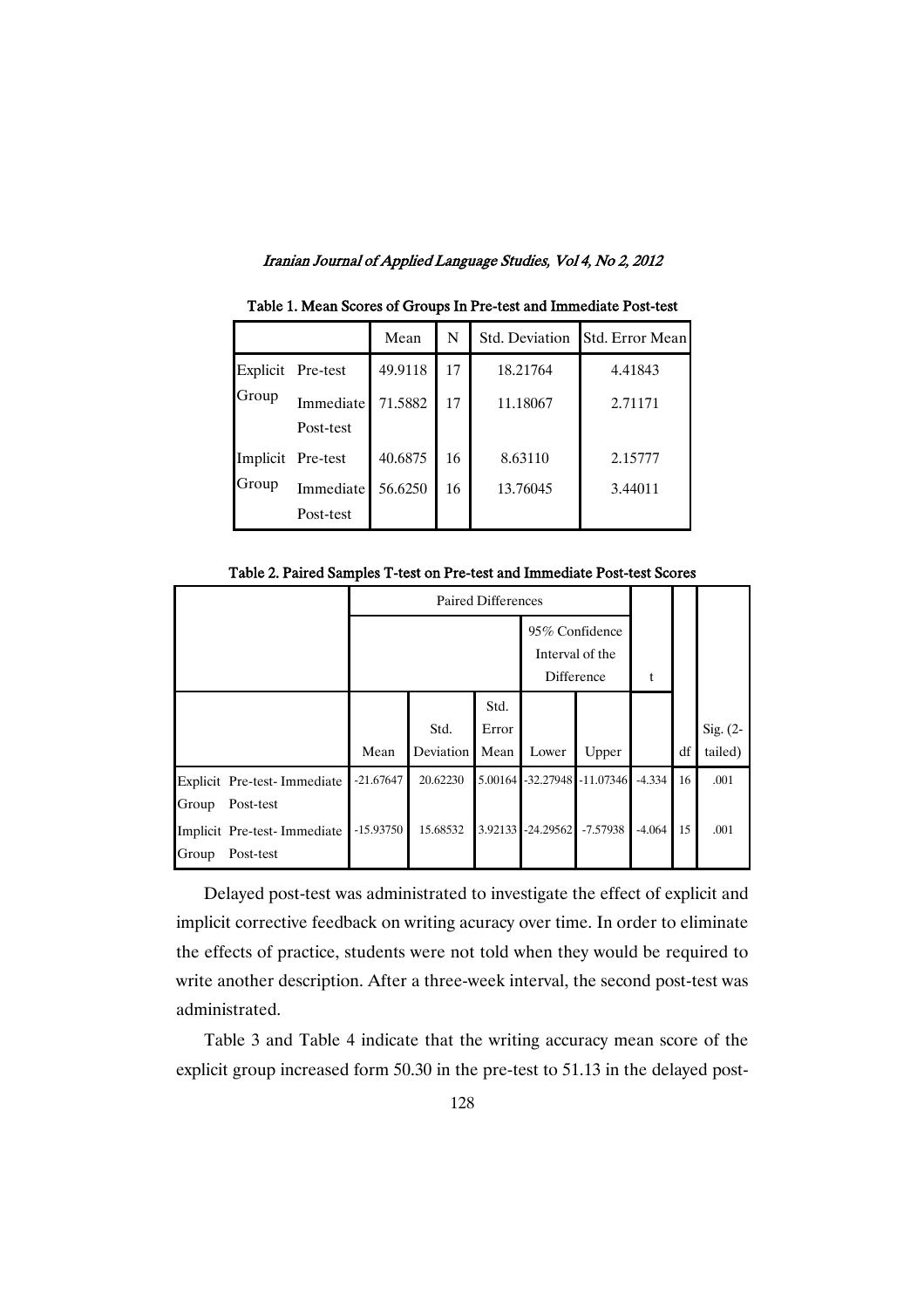test, but this writing accuracy gain was not statistically significant,  $p=0.90$  p> 0.05. The implicit group increased its writing accuracy mean score form 40.68 in pre-test to 51.43 in delayed post-test and this writing accuracy gain was not statistically significant,  $p=0.06$   $p>0.05$ 

|                       |                          | Mean    | N  | Std. Deviation | Std. Error Mean |
|-----------------------|--------------------------|---------|----|----------------|-----------------|
| <b>Explicit Group</b> | Pre-test                 | 50.3056 | 18 | 17.75250       | 4.18430         |
|                       | Delayed Post-test        | 51.1389 | 18 | 19.58076       | 4.61523         |
| Implicit Group        | Pre-test                 | 40.6875 | 16 | 8.63110        | 2.15777         |
|                       | <b>Delayed Post-test</b> | 51.4375 | 16 | 22.48323       | 5.62081         |

Table 3. Mean Scores of Groups in Pre-test and Delayed Post-test

|                   |                               | Paired Differences |                   |                       |                                                 |          |          |    |                       |
|-------------------|-------------------------------|--------------------|-------------------|-----------------------|-------------------------------------------------|----------|----------|----|-----------------------|
|                   |                               |                    |                   |                       | 95% Confidence<br>Interval of the<br>Difference |          |          |    |                       |
|                   |                               | Mean               | Std.<br>Deviation | Std.<br>Error<br>Mean | Lower                                           | Upper    | t        | df | Sig. $(2-$<br>tailed) |
| Explicit<br>Group | Pre-test-Delayed<br>Post-test | $-.83333$          | 29.24038          | 6.89202               | $-15.37423$                                     | 13.70757 | $-.121$  | 17 | .905                  |
| Implicit<br>Group | Pre-test-Delayed<br>Post-test | $-10.75000$        | 21.81819          | 5.45455               | $-22.37609$                                     | .87609   | $-1.971$ | 15 | .067                  |

Table 4. Paired Samples T-test on Pre-test and Delayed Post-test Scores

### 4.2.Discussion

In 1996 Truscott wrote a review article in Language Learning contending that all forms of error correction of L2 student writing are not only ineffective but potentially harmful and should be abandoned. His reasons were: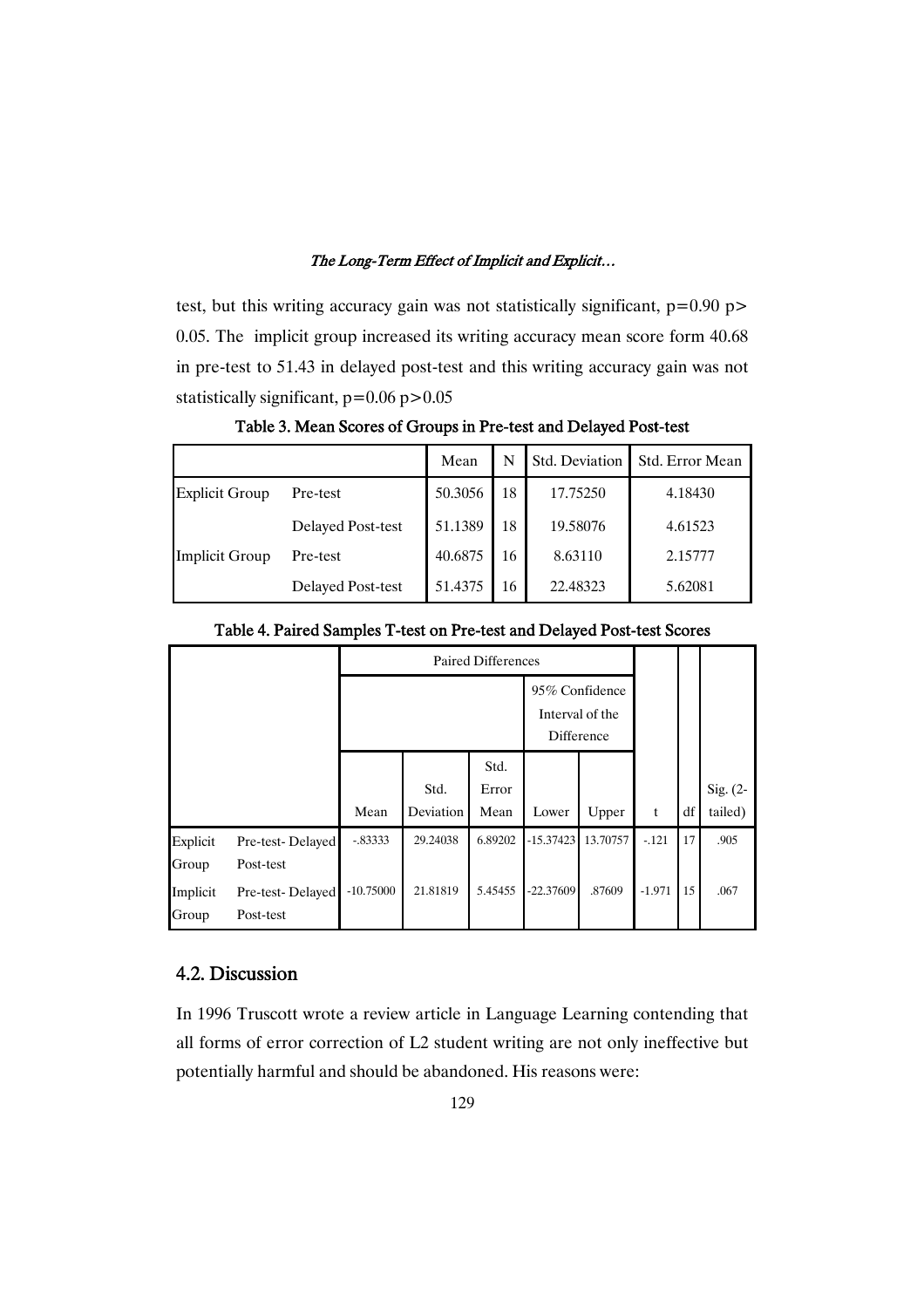(a) Research evidence shows that grammar correction is ineffective; (b) this lack of effectiveness is exactly what should be expected, given the nature of the correction process and the nature of language learning; (c) grammar correction has significant harmful effects; and (d) the various arguments offered for continuing it all lack merit. (1996, p. 328)

Both Krashen (e.g., 1982) and Truscott (e.g., 1996) suggested that, in making students aware of their errors, corrective feedback leads to learner stress and anxiety of committing the same errors in future writing. In their view, this anxiety could make learners avoid the erroneous constructions when writing a new text, resulting in simplified writing. This was followed by a rejoinder by Ferris (1999), and saw the publication of several books that gave significant attention to the topic. Ferris (1999, 2004) pointed out that most students do want their writing errors to be corrected and that it is the job of L2 writing teachers to attend to their needs. Ferris (1999) wrote: If nothing else, reading Truscott's essay and reviewing the primary sources he cites has highlighted for me the urgent need for new research efforts which utilize a variety of paradigms to examine a range of questions that arise around this important topic (p. 2).

The one implicit point of agreement in the above mentioned articles is that the existing data are insufficient to resolve the question of whether error correction can be an effective way to improve the accuracy of L2 writing.

This study, by comparing the performances of the two experimental groups in pre-test and immediate post-test seperately, paired revealed that there were statistically significant differences between pre-test and immediate post-test. Total writing accuracy of the subjects in explicit and implicit group increased in immediate post-test in comparison with writing pre-test. There was a large effect size for feedback on the immediate post-test, which almost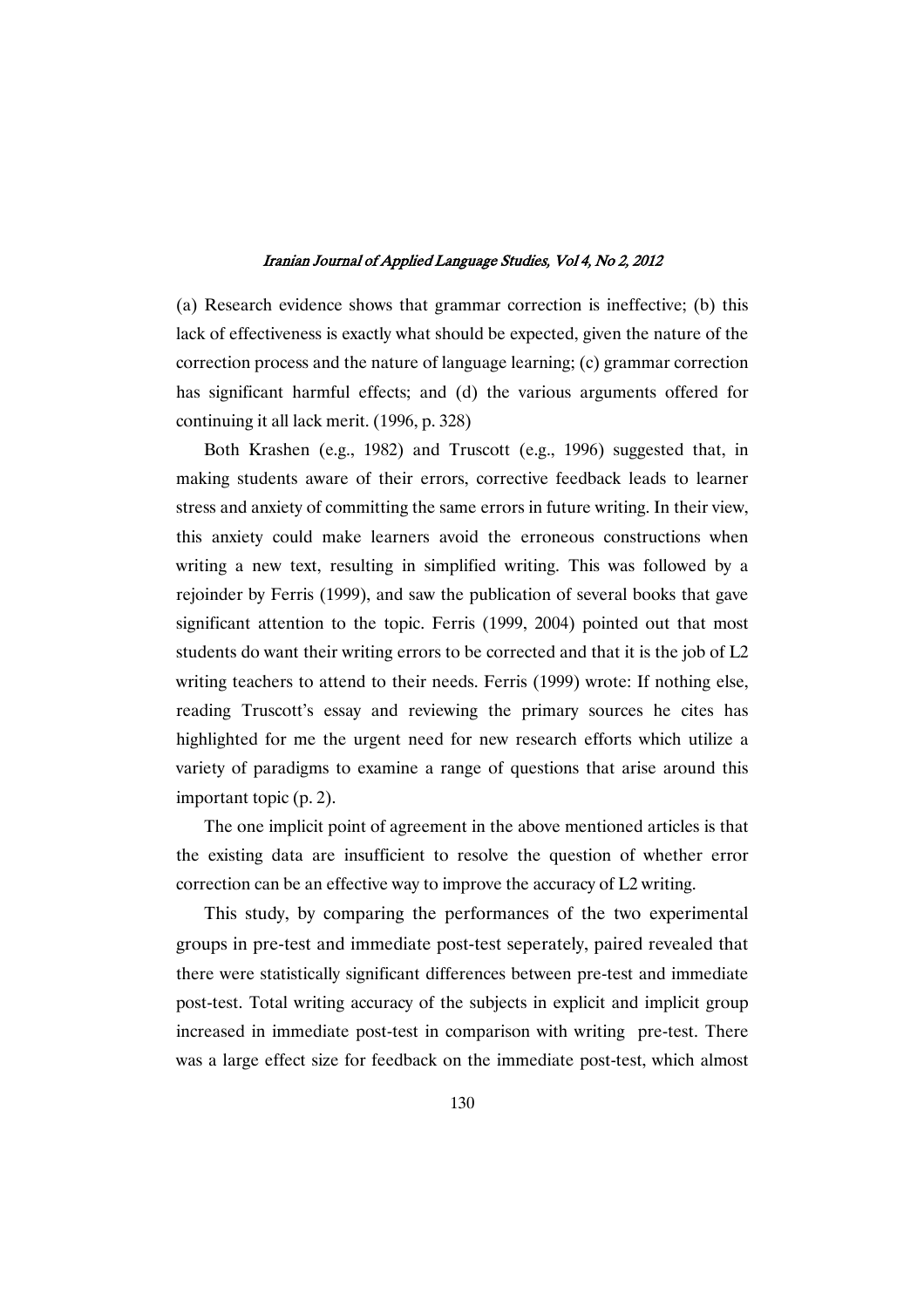disappeared on the delayed post-test. It should be noted that this effect size was not enough to support the interpretation that corrective feedback had been effecive in the short run. In fact, the control group displayed similar gains. Thus, the gains in accuarcy can be attributed to writing practice, maturation and other factors. Moreover, paired samples t-test also revealed that the two experimental groups' total writing accuracy elevations were not statistically significant in delayed post-test compared to the pre-test. Though, the control group's writing accuracy improvement in delayed post-test was statistically significant.

As Krashen (1982) and Truscott (1996) argued, these improvements in immediate post-test were caused by EFL writers metalinguistic knowledge and conscious control over their output. Since these superficial changes do not reach EFL writers' competence (implicit knowledge), they tend to disappear over time. The findings of this study lend further credence to Krashen and Truscott's correction-free approach. Truscott (1996) believed that providing corrective feedback is based on a false view of learning. He asserts that the acquistion of a grammatical structure is a gradual process, not a sudden discovery as the intuitive view of correction would imply.

# 5.Conclusion

The statistical findings of this study implies that written explicit and implicit corrective feedback does not offer EFL writers the opportunities to notice the gaps in their developing foreign language system. It does not engage them in metalinguistic reflection to foster foreign language acquisition and to lead to the writing accuracy development either. Providing feedback on EFL learners' language performance is based on and related to the positive role of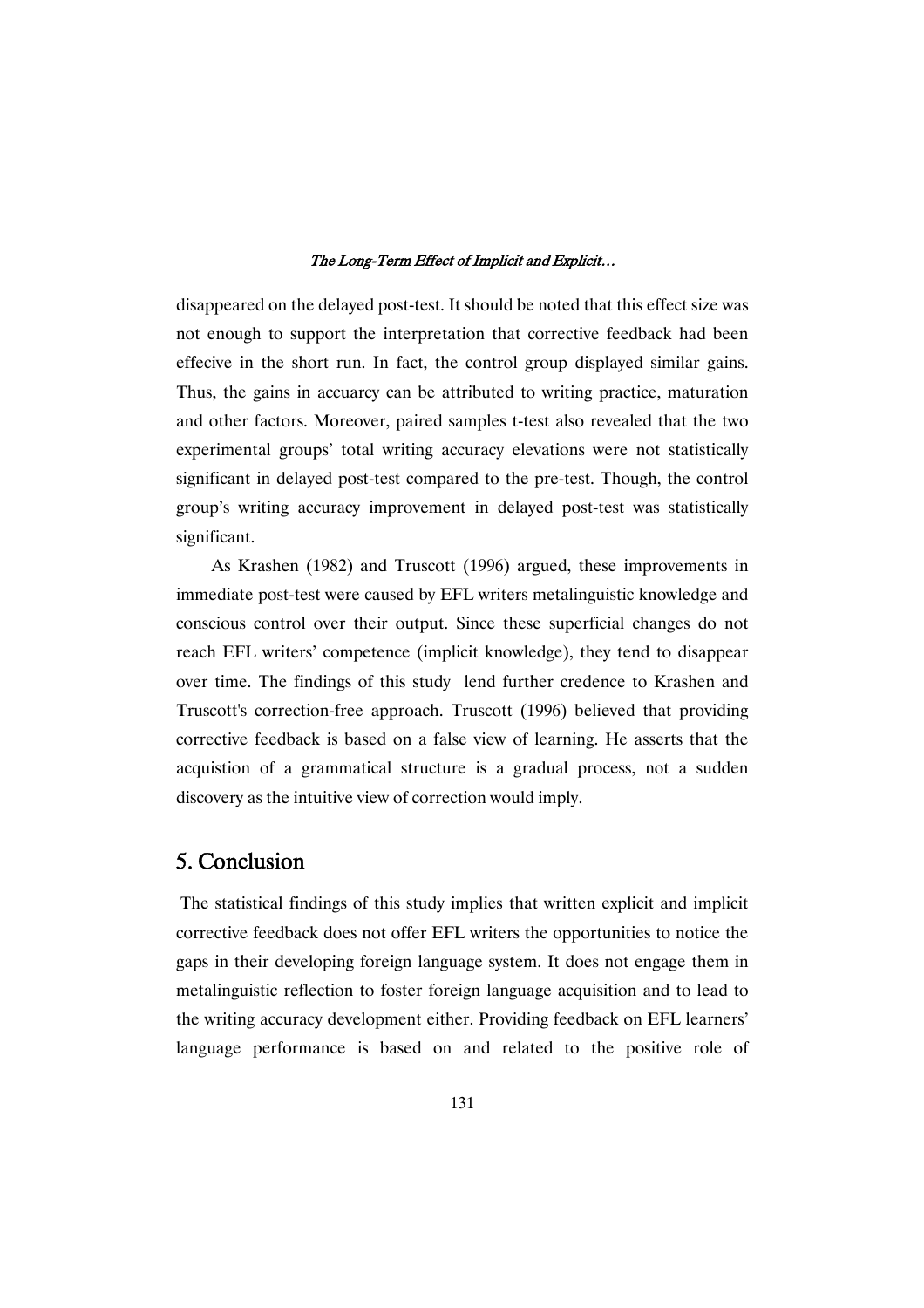consciousness and noticing hypothesis in language acquisition. The findings of this study are in line with Truscott and Krashen's theories. Truscott (1998) has argued that noticing hypothesis has no theoretical and psychological basis. He believed that providing corrective feedback is based on a false view of learning. Truscott (1996) asserts that the acquistion of a grammatical structure is a gradual process, not a sudden discovery as the intuitive view of correction would imply. EFL teachers easily lose sight of the processes underlying the development of the language system and adopt the simplistic view of learning as essentially the transfer of information from teacher to students.

Krashen (1982), by proposing the acquisition-learning distinction, asserts that corrective feedback helps conscious language learning. Conscious learning is available to the language performer as a monitor, and it is not a sufficient condition for language acquisition to occur. As Krashen (1982) and Truscott (1996) have argued, the improvements in immediate post-test were caused by EFL writers' metalinguistic knowledge and conscious control over their output. Since these superficial changes do not reach EFL writers' competence, they tend to disappear over time (as shown in delayed post-test).

### Pedagogical Implications of the Study

The present study has theoretical as well as practical implications. Theoretically, this study contributes to the debate on the role of negative evidence in promoting second language acquisition. One important implication is that positive intuitions about error correction and corrective feedback should not be trusted, because they are based on a false view of learning (transfer of knowledge from teacher to students) as Truscott (1996) also referred to this fact. From a practical point of view, this study may help dispel the misconceptions regarding the positive effects of corrective feedback, which is a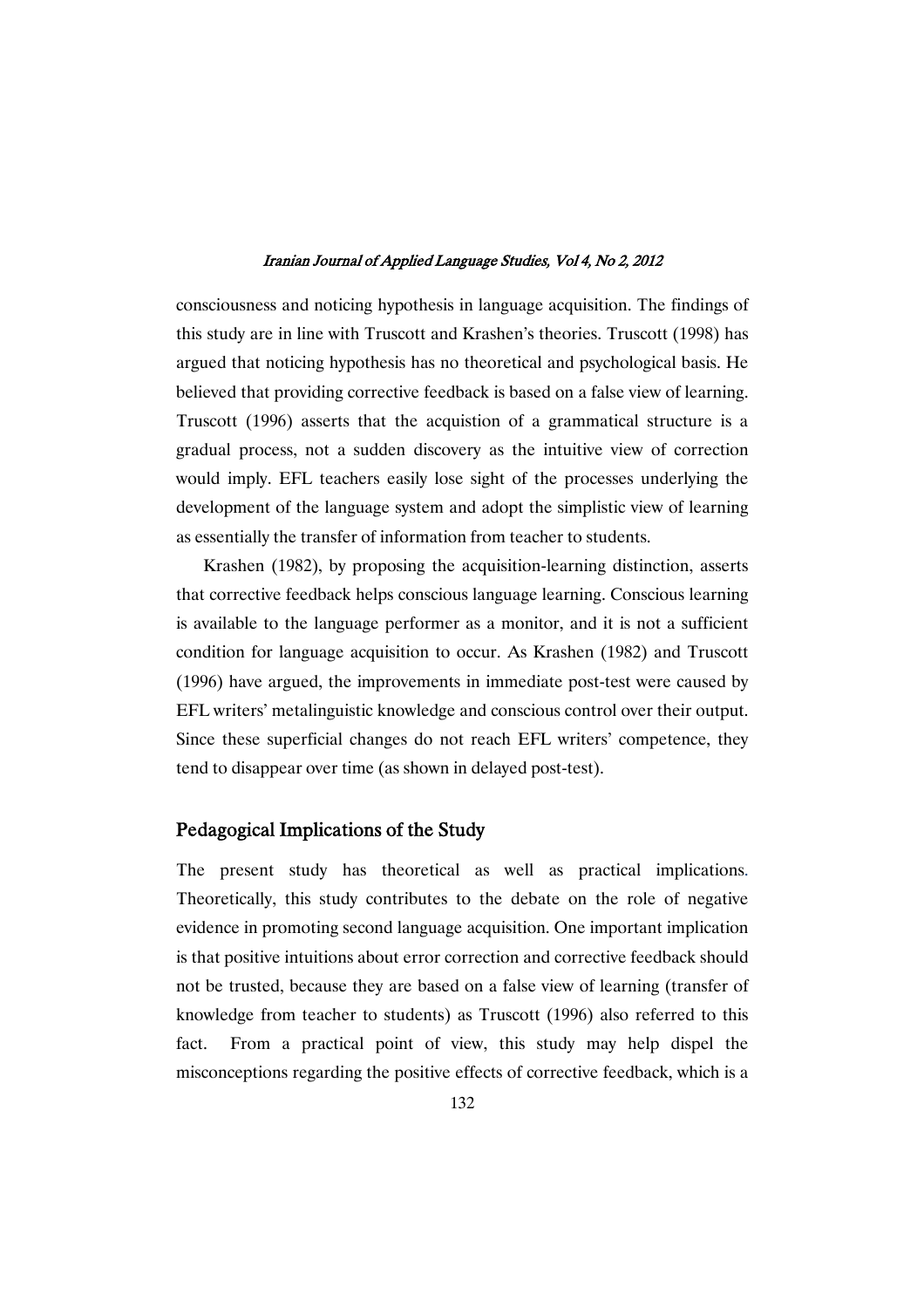time-consuming practice for teachers. Teachers spend a great deal of time giving formal feedback on linguistic accuracy of written products of their students. Abandoning grammar correction will allow EFL teachers to devote more time and effort to the teaching of other aspects of writing. There is also good reason to believe that students do not benefit from corrective feedback: negative affective impacts. Learning will be more successful when it involves as little stress as possible, when language learners are relaxed and confident and enjoy their learning (Truscott, 1996; Krashen, 1982). However, the use of the corrective feedback encourages the opposite condition.

# References

- Beuningen, C. V. (2010). Corrective feedback in L2 writing: Theoretical perspectives, empirical insights, and future directions. IJES, <sup>10</sup> (2), 1-27.
- Bitchener, J., & Knoch, U. (2009). The relative effectiveness of different types of direct written corrective feedback. Journal of Second Language Writing, 37 (2), 322-329.
- Chandler, J. (2003). The efficacy of various kinds of error feedback for improvement in the accuracy and fluency of L2 student writing. Journal of Second Language Writing, 12(3), 267-296.
- Cook, G. (2003). Applied linguistics. Oxford: Oxford University Press.
- Corder, S. P. (1982). Error analysis and interlanguage. London: Oxford University Press.
- Dabaghi Varnosfadrani, A., & Basturkmen, H. (2009.). The effectiveness of implicit and explicit error correction on learners' performance. Journal of Second Language Writing, 82-98.
- Ellis, R., Loewen, S., Elder, C., Erlam, R., Jenefer, P., & Reinders, H. (2009). Implicit and explicit knowledge in second language learning, testing and teaching. North York: Short Run Press Ltd.